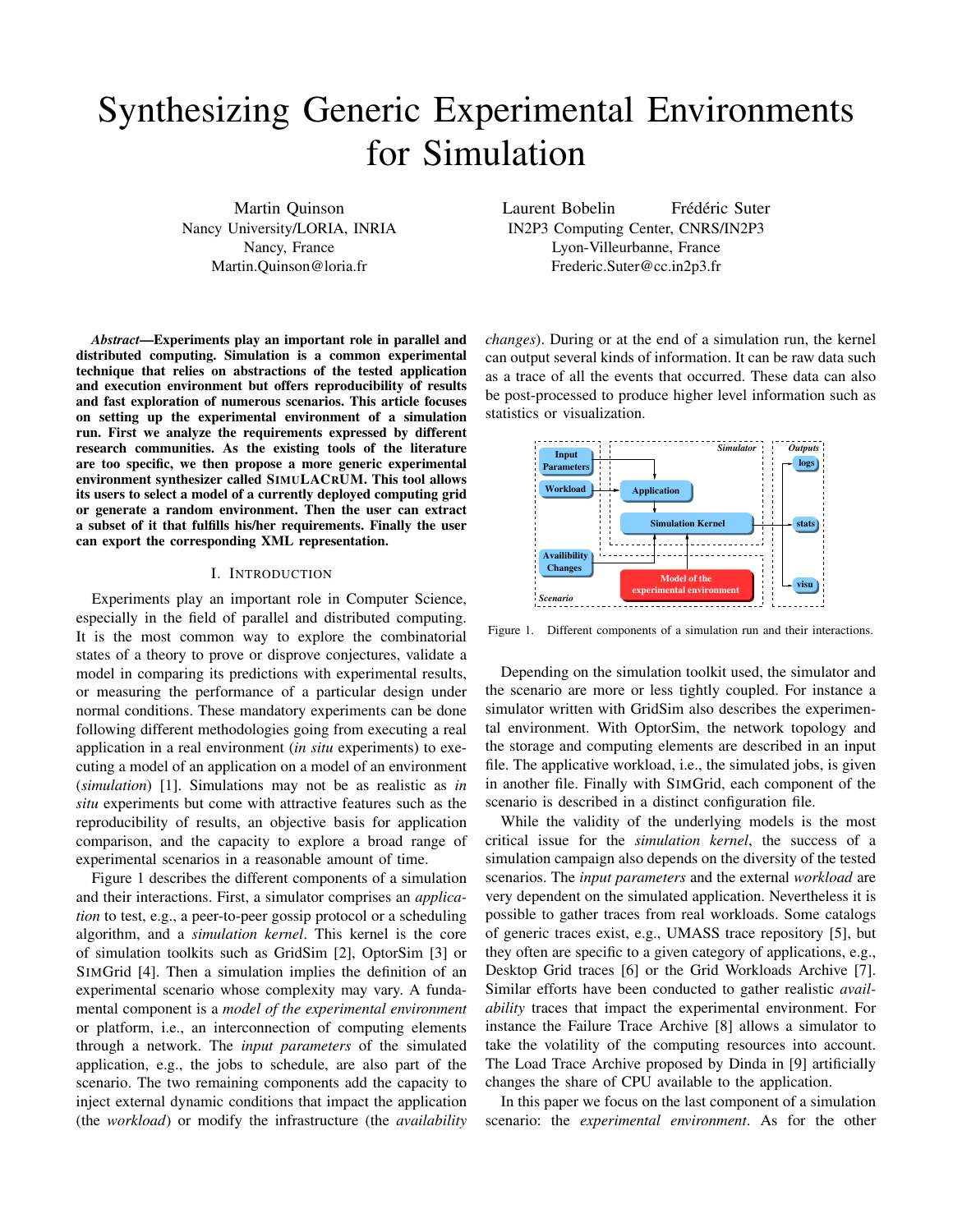components, many tools exist to synthesize realistic network interconnections [10], [11], complex computing resources [12] or combinations of both, i.e., computing grids [13], [14]. All these tools are specific to a given user community, i.e., networking, cluster, or grid computing. However simulation toolkits now target more research communities than these. For instance the SIMGrid toolkit has increased its scalability to handle peer-to-peer simulations, while GridSim has recently evolved into CloudSim [15]. Moreover new computing infrastructures such as Desktop Grids and Clouds become more prevalent. They come with new characteristics and requirements from a simulation point of view. Finally many grids are now deployed either for production or research purposes. Using descriptions of these grids in a simulation context could be of great help to application developers. Indeed simulation can be used in the development cycle to subject an application to controllable and reproducible execution conditions.

All these reasons have motivated the design of a synthesizer able to produce experimental environments suitable to any research community. The contributions of this paper are:

- 1) Clearly identify the requirements related to synthetic experimental environments expressed by different research communities in Computer Science (Section II).
- 2) Propose a tool called SIMULACRUM (Simulation pLAtform CReation and User-guided Modification). It relies on a modular generation process that can be adapted to the desired output (Section IV). SIMU-LACRUM uses some original mechanisms, i.e., promoters, labelers, filters, to go from a network model to a completely defined environment that perfectly matches the user's needs.

We also show the limitations of the existing tools in Section III. An evaluation of SIMULACRUM is given in Section V. Finally we conclude this work and present some future work in Section VI.

# II. REQUIREMENTS FOR A GENERIC EXPERIMENTAL ENVIRONMENT SYNTHESIZER

In this section we distinguish two types of requirements. First we detail which kind of experimental environment is needed by which research community. We express the specificities of each type of environment through simple use cases. Then we give the desirable characteristics of a synthesizer of such environments for simulation purposes.

### *A. Types of Synthetic Environments*

*1) Networking:* In the networking community simulation is used to assess the behavior and the efficiency of algorithms and protocols at differing scales, from local networks to the full Internet. The underlying synthetic environments thus have to reflect the fundamental properties of the actual structure of the Internet. Properties such as the presence of power-laws derive from empirical studies [16]. In this community a synthetic environment has to be fully connected and representative of real world networks. Moreover some qualitative information is also needed. For instance, link bandwidths and network delays

can have a impact on the studied protocols. On the other hand, this community shows only little interest in the description of the computing resources located at the edges of the network.

*2) Large Scale Distributed Systems:* This domain covers the study and design of peer-to-peer algorithms, e.g., gossiping protocols or scalable data replication mechanisms. If the experimental environments needed by this community are as network-oriented as those required by the networking community, their characteristics are nevertheless different. Indeed the structure is here less important than the scale, typically hundreds of thousands entities. Moreover the main structural property is now the distance between the elements of the environment. This distance can be represented by the latency of the communication links. Recently the link bandwidth has gain some interest in peer-to-peer algorithm design. This characteristic then also has to be handled by a synthesizer. Finally some details about non-network resources may have to be described. For instance, the amount of available disk space that can be used by a peer-to-peer storage application.

*3) Desktop Computing:* Initiated by the SETI@Home project and generalized with the BOINC framework, Desktop Computing is now a common way to solve large scale computing problems. In this community, researchers rely on simulation to study fault-tolerance and scheduling algorithms to improve platform reliability and throughput. The same kind of experimental environments as in the previous use cases is needed, but the focus needs to be put on the computing power of each volunteering resource while the network capacities become less important.

*4) Cluster computing:* Simulation is also used in a High Performance Computing context, e.g., to compare the relative merits of different scheduling algorithms to manage commodity clusters [17], [18]. In opposition to the previous use cases, the network topology has here only little interest. Indeed batch schedulers usually manage one or a few clusters. The description and generation of the experimental environments are thus simpler. But this community also requires realistic and flexible descriptions. Ideally, it should be possible to users to gain access to descriptions of real production clusters. Adding flexibility to these descriptions allows users to easily study the behavior of their algorithms on smaller, larger, or upgraded versions of the initial cluster. A typical use case is to give some insights to decide what would be the most suited upgrade. Simulation can be used to replay some workload traces in different what-if scenarios, e.g., with twice as much processors or with a high performance network interconnect. Using less processors than available can also help to determine what would be the impact of switching off some machines (for maintenance or due to energy constraints).

*5) Grid Computing:* In computing grids, resources are often interconnected either through a private network or the infrastructure of National Research and Education Networks (NRENs). This is the case in production infrastructures such as the European grid EGEE (http://www.eu-egee.org/) which mainly relies on the GEANT network. GEANT is a paneuropean network that interconnects european NRENs. Re-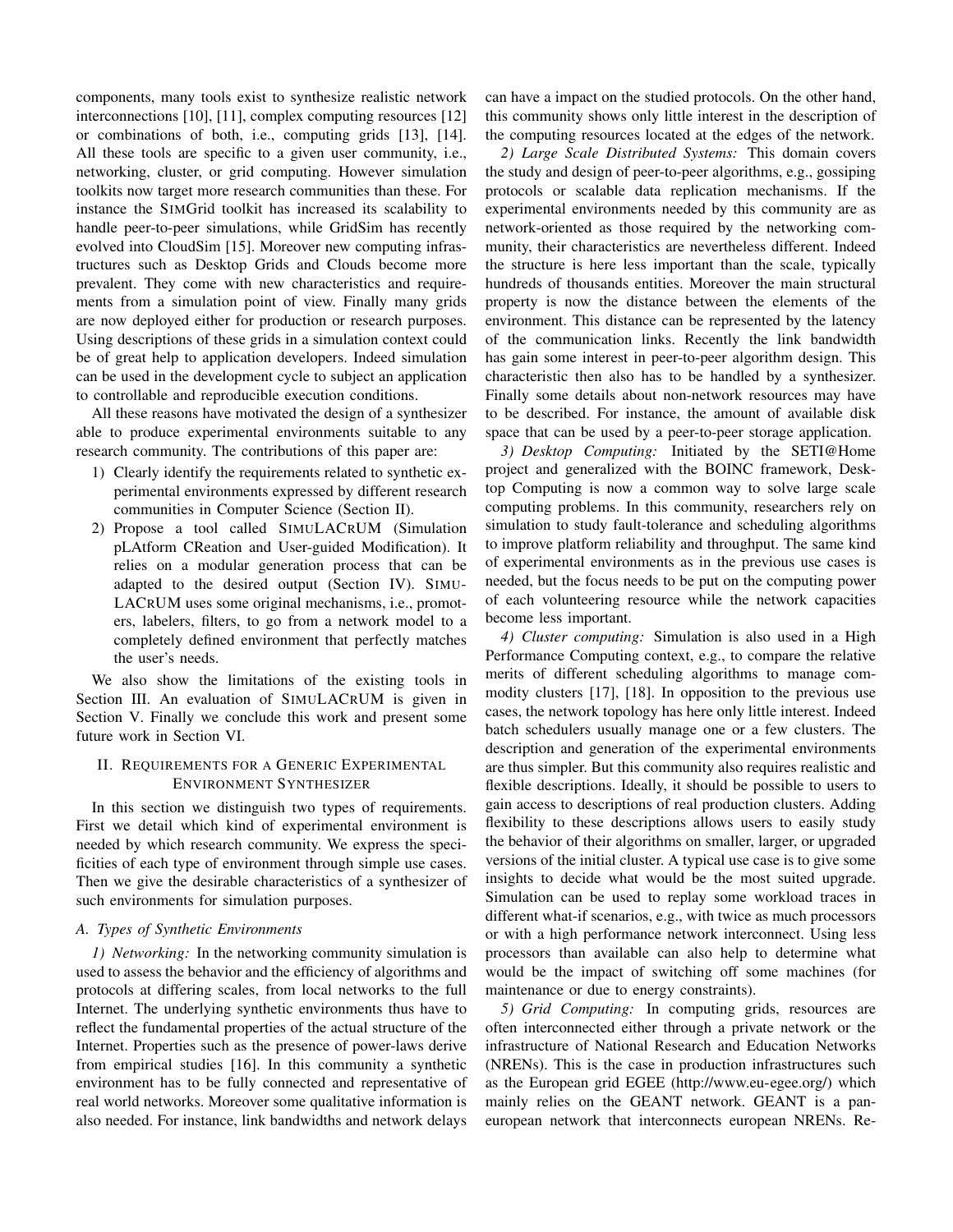| Table I                                                                      |  |  |
|------------------------------------------------------------------------------|--|--|
| REQUIREMENTS FOR SYNTHETIC EXPERIMENTAL ENVIRONMENTS PER RESEARCH COMMUNITY. |  |  |

| Community             | Desired Topology          | <b>Computing Resources</b>         | <b>Network Resources</b> | Properties               |  |
|-----------------------|---------------------------|------------------------------------|--------------------------|--------------------------|--|
| Networking            | Similar to Internet       | (none)                             | Latency                  | LAN/WAN                  |  |
| Large Scale           | Large scale (not realism) | Latency, Bandwidth<br>Single nodes |                          | Disk                     |  |
| Distributed Computing |                           |                                    |                          |                          |  |
| Desktop Computing     | Similar to Internet       | Single hosts                       | Latency, Bandwidth       | Computing power          |  |
| Cluster Computing     | Simple (flat)             | Cluster                            | Latency, Bandwidth       | Computing power          |  |
| Grid Computing        | Simple (hierarchical)     | Cluster                            | Latency, Bandwidth       | Power, Services          |  |
| Cloud Computing       | Similar to Internet       | Cluster                            | Latency, Bandwidth       | Power, Storage, Services |  |

search grids such as the french initiative Grid'5000 (http: //www.grid5000.fr) also have their own private network. On this platform, the private backbone network infrastructure is provided by the French NREN. This leads to less complex network topologies than what can be found on the Internet. In NRENs or networks of NRENs, end-to-end paths are shorter, and backbones are usually made of high bandwidth.delay optic fiber links. Moreover the compute resources typically deployed in Grids are commodity clusters.

There is also a strong need for resource descriptions in this research field. Indeed many scheduling algorithms perform resource match-making to map jobs. Various properties, such as the OS, the available memory and disk space, which libraries are installed, are part of the experimental environment. Such properties are usually not handled by simulation toolkits. Then they may be seen as a distinct part of a simulation scenario. Nevertheless this information is tightly coupled to the environment and has to be handled by a generic synthesizer.

Another important requirement in the domain of grid computing is to run simulations on an experimental environment as close as possible to reality. Ideally, descriptions of deployed grid infrastructures should be available. In a production context, this would help application developers to prepare an experiment campaign, e.g., fixing the input parameters, in a controlled but realistic setting. Another possible use of simulation is to replay in a simulation context an already executed experiment. As for cluster computing, some performance assessments can be done by introducing some variations in the experimental environment.

*6) Cloud computing:* The emerging field of Cloud Computing can been seen as an hybrid of Grid and Desktop computing. In terms of experimental environments, this means the combination of their respective requirements. Indeed a cloud is composed of powerful compute and storage resources such as clusters, but accessed through the Internet. Moreover the accurate description of the resources and services available on each site is mandatory. Simulation in the domain of Cloud Computing can help to the deployment of a service infrastructure in an efficient way.

Table I summarizes the requirements in terms of network topology, type of computing and network resources, and additional properties, expressed by the different research communities considered in this section.

### *B. Requirements for a Synthesizer*

We distinguish two categories of requirements. First we present those related to the produced experimental environments. Then we describe what should be the features of the tool itself. Note that a subset of these requirements has been identified by the authors of BRITE in [11].

The requirements about the produced synthetic environments have already been identified in the previous section. We just recall the two main targeted characteristic that a synthesizer must ensure. The first one is the *scalability*. This means the capacity to produce large scale experimental environments in a reasonable time. The second essential characteristic is *Representativeness*. The produced environment, and not only the network topologies, has to reflect many aspects of the real infrastructures targeted by researchers in Computer Science.

To satisfy all the requirements expressed by the different communities, a experimental environment synthesizer first has to be *generic*. This implies a good *modularity* of the tool to easily adapt the generation process to the needs. A similar feature, outlined in [11], is the *Inclusiveness*. A good synthesizer has to combine the strengths of as many generation models as possible. It also has to be *extensible*, i.e., new features must be easy to add. The *interoperability* is another important feature to target as many simulation toolkits as possible. As any good software product, a experimental environment synthesizer also has to be *efficient* in terms of CPU and memory consumption, *robust*, and include some error detection capacities.

A final set of requirements is related to the user. To be widely used, an experimental environment synthesizer has to be *user-friendly*. It implies a fast learning curve and a simple interface. Moreover, the user has to be involved in the generation process. This *user control* is not only necessary at the beginning of the process but all along its different steps in an interactive way.

## III. RELATED WORK AND LIMITATIONS

Several tools have been proposed over the last decade to synthesize experimental environments. As explained in the previous section, the desired environments rely on a network topology and compute resource models. Tiers [10] follows a top-down approach to generate a N-Level topological graph. It starts from a connected graph and replace a node by another connected graph at each step. Tiers also adds a semantic to the edges of the graph to distinguish LAN, MAN and WAN networks. Unfortunately, this semantic is not exploited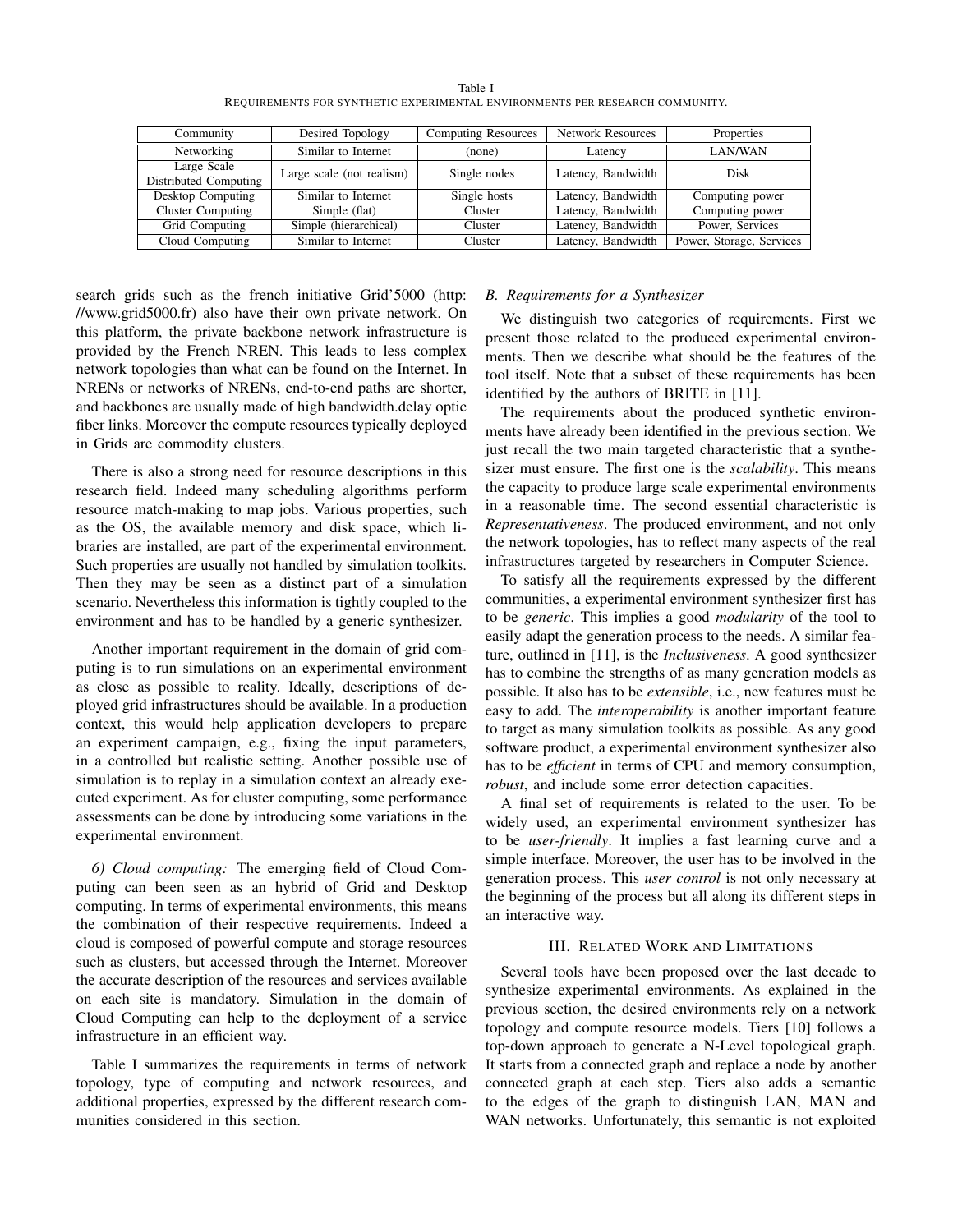

Figure 2. Generation flowchart of the SIMULACRUM tool.

to derive network link latency and bandwidth values. Moreover Tiers does not consider non-network resources. Tiers can thus only be used to create an initial topological graph.

The BRITE tool [11] provides a unified framework for the generation of network topologies. A particular emphasis on topologies reflecting the structural properties of the Internet, e.g., hierarchical structure and degree distribution, is given. As in Tiers, the computing resources located at the edges of the network are ignored by BRITE. Nevertheless it allows users to label communication links with bandwidth values. A flaw of the generation process of BRITE has to be underlined. As mentioned in the previous section, connectivity is an essential feature in the networking community. When one of the network models used by BRITE produces a nonconnected graph, edges are added to reach full connectivity. The flaw comes from the way these edges are added as it does not necessarily respect the initial distribution rule. A better solution would be to generate a new graph until a connected graph is produced.

While the previous tools focus on network topologies, some work exists about the generation of synthetic computing resources. From the observation that grids are principally made of clusters, a commodity cluster synthesizer has been proposed in [6]. The authors examined 114 production clusters comprising more than 10,000 processors in terms of processor architecture, clock frequency, cache size, number of processors, network interconnect, disk capacity, or release date. They came up with statistical models to allow users to extrapolate for future configurations. These models have been validated against an other set of clusters. By contrast with Tiers and BRITE that generate network topologies with no computing resources, this commodity cluster synthesizer can produce multiple cluster-like resources, but does not interconnect them. Then the experimental environment is incomplete for some targeted communities. Furthermore this synthesizer does not include information such as computing power (measured in classical units such as Gflop/s, MIPS, or SPECint), which is a fundamental information for simulation kernels. Finally, the tool itself was never publicly released.

The GridG [14] project is a computational grid synthesizer. To the best of our knowledge it is the only tool that synthesizes experimental environments with computing resources connected through a network. It relies on structured topologies (obtained with Tiers) that follow the out-degree power-law. The routers, hosts, and links of the produced topologies are then annotated with attributes such as memory size, number of CPUs, disk size, or bandwidth. The GridG annotation mechanism also supports user-supplied conditional probability rules to define correlations among the attributes. A main drawback of GridG is the limitation to a single kind of network topology. Although this model is hierarchical and follows power-laws as in the Internet, users of GridG cannot test their algorithms or protocols with other models. GridG is then not suited to the networking community needs. Moreover it has be shown that power-laws are not sufficient to represent the Internet [19], [20]. This limitation is then even more problematic.

Finally a first attempt to create a compendium of subplatforms that covers a broad range of characteristics from a real-world compute grid was proposed in [21]. This work is not really a synthesizer, but addresses the need for the description of actually deployed computing infrastructures. Its main drawback is that the subset selection is not user-driven.

#### IV. THE SIMULACRUM TOOL

As shown in Section II, each research community has its own requirements for the experimental environments. A generic synthesizer thus has to cover all these requirements. Our proposed synthesizer follows the generation flowchart depicted in Figure 2 to achieve this objective. Note that some steps may be only no-ops depending on the expected output.

One of the first original feature of SIMULACRUM is that its generation flowchart has two entry points. Descriptions, in the XML format proposed in [13], of currently deployed grid infrastructures are provided, as needed by cluster and grid communities. In the current version, descriptions of Grid'5000 and DAS-3 (http://www.cs.vu.nl/das3/) are provided.

In what follows we detail the different steps of this flowchart following the longest path. This generation process mainly concerns the networking, large scale distributed, desktop computing, and cloud computing research communities.

*1) Topological Graph Generation:* To create a topological graph, SIMULACRUM relies on several models. Classical topologies such as ring, star, or clique are of course available. Moreover SIMULACRUM implements models that spread the nodes over a unit-square area and connect two nodes  $u, v$ with a probability  $P(u, v)$  following different distributions such as uniform, exponential, Waxman [22], and Zegura [23]. The topologies produced by these models are flat in opposition to those produced by hierarchical generators such as Tiers [10]. Such hierarchical configurations are not achievable in SIMULACRUM so far, but we plan to implement a specific promoter changing a node into a full platform. Finally, SIMULACRUM provides another class of interconnection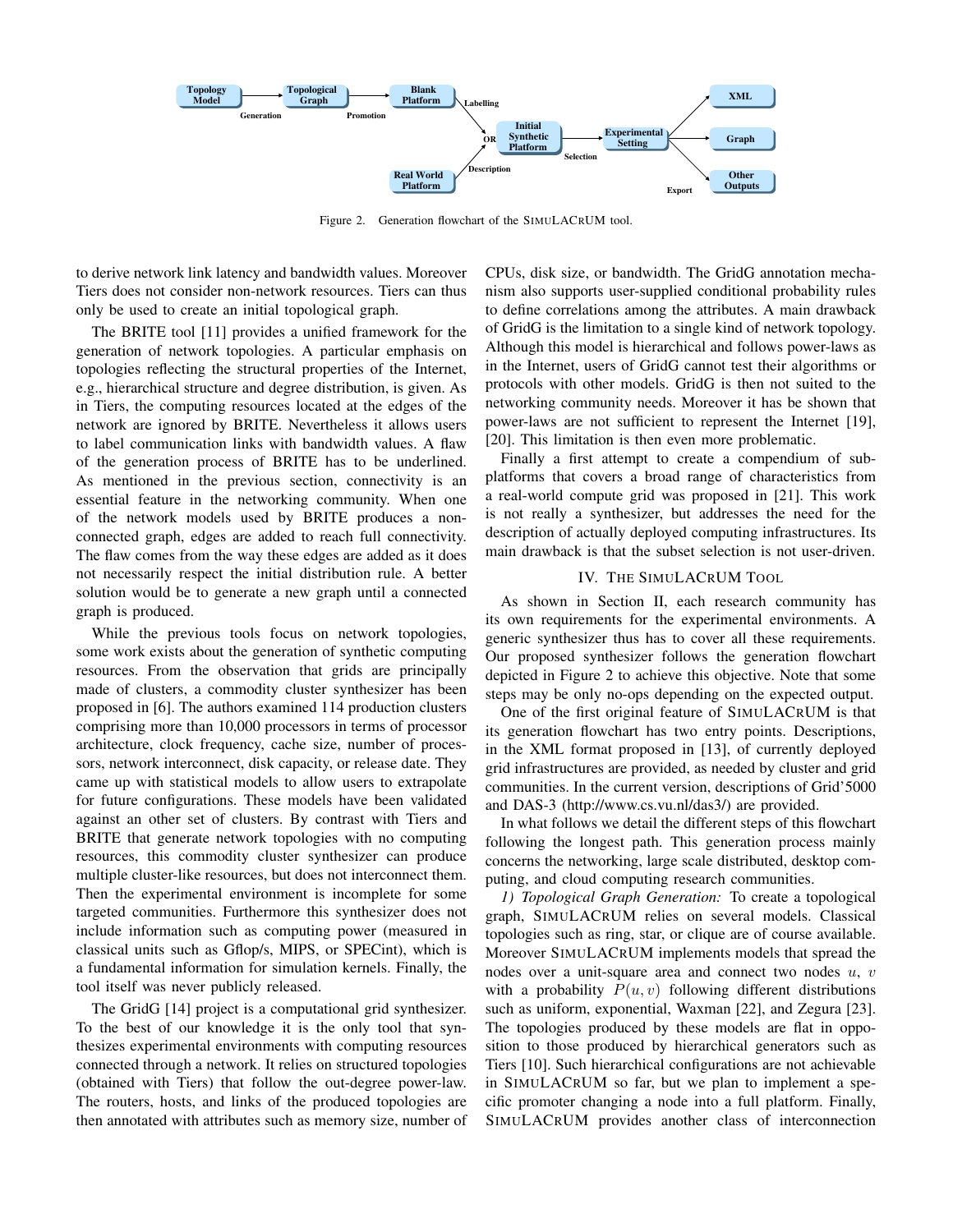generators encompassing degree-based models such as the one proposed by Barabasi and Albert in [24]. This model, based ` on incremental growth of the platform and affinity connexion, is known to better follow the power-laws.

In Section III we have outlined a flaw in the way BRITE produces connected graphs with either the Waxman or Barabasi-Albert models. To respect the initial definitions ` of these models SIMULACRUM calls the generation function until the produced graph is connected. If after 10 tries, no connected graph can be generated, the user is asked to modify the generation parameters.

At the end of this first step, SIMULACRUM manages a connected topological graph composed of abstract nodes. These nodes have no particular type yet. Moreover the edges of this graph only represent the fact that two abstract nodes are connected or not. This graph just gives the structure of the experimental environment. The next two steps aim at adding qualitative information to these abstract entities.

*2) Node Promotion:* The second step in our generation flowchart consists in converting the abstract nodes of the topology graph into computing (hosts and clusters) and networking (routers) resources. The difficulty here is to express complex decision-making processes such as "change one half of the graph leaves into low-cost desktop machines and the second half into small clusters; nodes with medium degree should be changed into powerful computational servers; nodes with high degree should remain routers".

The original approach followed by SIMULACRUM is to define a chain of *promoters*, which expresses the transformation of the topology graph into an interconnection of resources. A promoter is a decision-making rule encompassing a filter (deciding to apply this promoter to a given node or not) and a generator (in charge of promoting the node when the rule applies). Note that only the nodes of the topological graph are affected by this modification. The edges still only express whether two resources are connected or not.

For each promotion rule, several filtering patterns are available. They can be combined in a logical AND manner to express several properties to respect. Some filters depend on the properties of the node, e.g., its degree, while others depend on the targeted "blank platform". For instance, a filter may be applied while the number of computing resources is under a certain threshold.

If a node of the topological graph gets caught in the filter of a promotion rule, it is promoted to the corresponding resource type. A node can be changed into a single host, i.e., a desktop computer characterized by its compute speed (in Gflop/s), or an homogeneous cluster, i.e., multiple hosts interconnected through a LAN. For both types of promotions, the characteristics of the target resource can be fixed by the user or picked uniformly within an interval. The nodes that are not selected by any filter remain routers.

Note that the promoters are considered in order for each node. The first promotion rule whose filter catches a node is applied to it and the subsequent promoters are then skipped for this already promoted node. The decision-making process introduced above can be informally expressed by the following chain of promoters.

| Promoter 0: AND (is leaf, probability 0.5)                  |
|-------------------------------------------------------------|
| $\Rightarrow$ small desktop                                 |
| Promoter 1: node is leaf                                    |
| $\Rightarrow$ small cluster                                 |
| Promoter 2: $degree \in [2, 5]$                             |
| $\Rightarrow$ powerful server (other nodes remains routers) |

As expressed in Section II, it is often useful to add arbitrary properties to the platform elements (represented as  $key \times value$ couples). To that extent, a list of *property adders* is associated to each promoter. Each of these adders is in charge of adding a given property to any node created by this promoter. The value is either a given string, or a numerical value picked uniformly in an interval. This allows for the description of services and data storage components that are typical in cloud computing.

Adding other filters or promoters would be straightforward thanks to the tool modularity. To do so, one would only have to write a new Java class in less than 50 lines of source code, and add an instance of it into a specific array.

At the end of this second step all the abstract nodes of the topological graph have been changed into a compute (hosts and cluster) or network (routers) resource, and user-defined properties were added to these nodes. We thus have a "blank platform." It remains to convert the edges representing the connections into communication links.

*3) Edge Labelling:* Once each node of the topological graph has been promoted into its final type of resource, communication properties, e.g., latency and bandwidth, still have to be associated to the edges of the topological graph. SIMULACRUM relies on the same promotion mechanism as for the nodes by using a chain of *edge labelers*. These rules are also applied in order, in an exclusive manner, and some properties adders can be associated to each labeler.

The currently available filters act on the length of the edges. The length of an edge is defined as the Euclidean distance between the nodes it interconnects on the unit-square area. When an edge is caught in a filter, it becomes a communication link that is labeled with a latency, a bandwidth and a sharing policy. The values of the first two labels can either be fixed by the user or uniformly picked within an interval. The sharing policy models hubs and switched networks. It expresses whether or not a communication link will suffer from contention.

As for the nodes, adding new edges labeling filters is possible. For instance, it would be interesting to allow filtering on the amount of network paths traversing a given link, to label the most used links as backbone elements (large bandwidth, small latency) while other ones links would be labeled as network edges.

At the end of this step, SIMULACRUM handles a generated synthetic platform described in the same way as real-world computing grids. The next section describes how a user of SIMULACRUM can specify which subsets are of interest.

*4) Subset Selection:* SIMULACRUM provides two ways to select a subset of the initial synthetic platform, be it generated or a description of an existing computing grid. First a user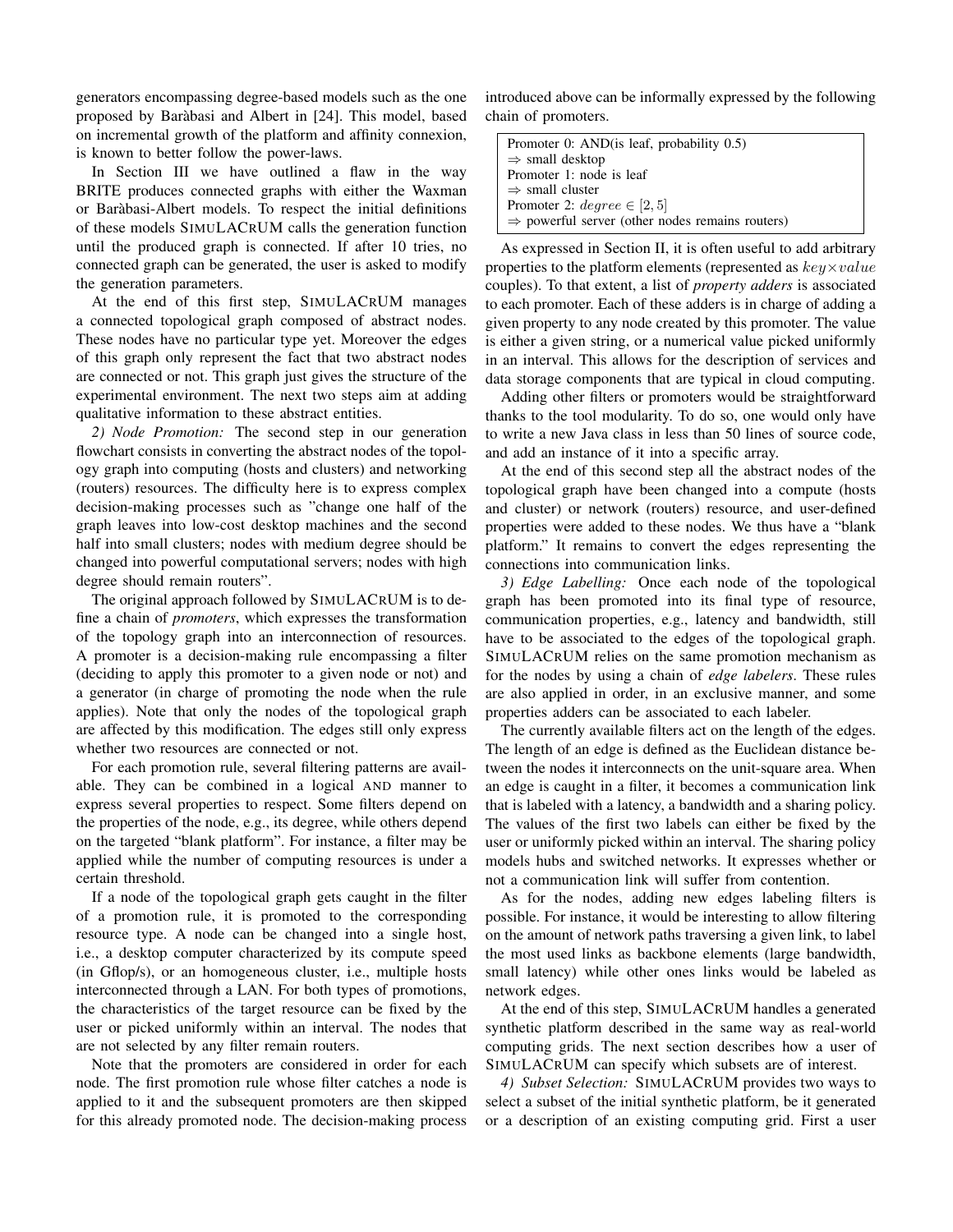|                                                                                   | Table II |  |
|-----------------------------------------------------------------------------------|----------|--|
| EXAMPLES OF SYNTHESIZER SETTINGS FULFILLING THE NEEDS OF EACH RESEARCH COMMUNITY. |          |  |

| Community                | Topology Model   | Real world description | Node Promotion   | Labelling             | Properties     |
|--------------------------|------------------|------------------------|------------------|-----------------------|----------------|
| Networking               | Baràbasi         | Internet-like          | fixed host       | latency from distance | <b>WAN/LAN</b> |
| Large Scale              |                  |                        |                  |                       |                |
| Distributed Computing    | Waxman/Zegura    | Large scale            | fixed host       | fixed characteristics | node           |
| Desktop Computing        | Baràbasi         | Internet-like          | uniform host     | lat&bw from dist.     | disk           |
| <b>Cluster Computing</b> | only one cluster | flat tree              | uniform cluster  | none                  | disk           |
| Grid Computing           | Waxman/Zegura    | hierarchical           | uniform clusters | lat&bw from dist.     | disk, services |
| Cloud Computing          | Baràbasi         | Internet-like          | uniform clusters | lat&bw from dist.     | disk, services |

can manually discard some of the hosts or clusters composing the initial platform. For each cluster it is also possible to modify the number of hosts composing it by providing a new regular expression. Note that this modification can decrease or increase the number of computing resources and alter the properties of the generation model. During the selection of resources, the user is notified of the evolution of the characteristics of the experimental environment. This way the user can continue to modify the platform until the desired resource heterogeneity is reached.

To obtain all the subsets of the initial synthetic platform that satisfy certain properties, SIMULACRUM also provides an automatic selection mechanism. This interactive process allows the user to express the different properties that a subset must meet as a chain of *filters*. At the end of the selection process, the list of all the subsets that passed through all filters is displayed.

Several filters are available. Some of them consider the structural properties of a subset, i.e., the number of nodes in the topological graph, the number of hosts or clusters, or the diameter of the graph. Another class of filters allows the user to characterize the statistical distribution of the hosts' compute speed within a subset [25]. Note that the compute speed absolute value is less relevant than the ratio between the highest and lowest compute speeds to determine the heterogeneity of a given subset. Thus we compute the statistical moments over the logarithm of the compute speed.

The *distribution support* filter fixes the interval within which the compute speed of each node of the subset must lie. The *average* filter ensures that the compute speed average remains within the given interval. The *variance* and *standard deviation* filters help to control whether the compute speeds are concentrated around the average or evenly distributed between the extrema. The *skewness* filter corresponds to the third standardized moment. It measures the asymmetry of the probability distribution. A negative value indicates that the mass of the distribution is concentrated on higher values with relatively few small values. The average is then bigger than the median. A positive value indicates the contrary. Finally the *kurtosis* filter corresponds to the fourth standardized moment, which measures the "peakedness" of the distribution. A high kurtosis means that most of the variance is due to infrequent extreme deviations, while in flatter distributions the variance comes from frequent but modestly-sized deviations.

Such a filtering process implies an exhaustive search among

 $2^n$  possible combinations where *n* is the number of distinct compute resources of the initial platform. Several techniques can be used to reduce the cost of this search. For instance an homogeneous cluster can be considered as a single entity instead of treating each of the hosts it comprises separately. Moreover the structural filters have to be applied uppermost to reduce the space search for the application of the statistical filters. In addition, the search is stopped as soon as 100 candidate platforms fulfilling all the filters are found. The search can be interrupted and is conducted in a separated thread to prevent any user interface "freeze".

As for the promotion and labelling mechanisms, it is possible to add new filters to SIMULACRUM by writing specific classes being about 25 lines of source code (not counting the actual filtering code). For instance other graph theory statistics should be considered, such as the graph resilience, distortion, the distribution of the degrees, or a metric measuring whether the graph is scale-free introduced in [20]. Then, the distribution of the network path communication abilities (bandwidth and latency) could be filtered similarly to the compute speed distribution.

We now have a completely defined experimental environment. This description is ready to be used as part of a simulation scenario. In Section II, we expressed the needs of each research community regarding experimental environments for simulation studies. Table II exemplifies some SIMULACRUM settings that correspond to these needs. For example, since Grid and Cloud researchers are mainly interested in interconnections of clusters, they should promote nodes into clusters (with either fixed capacities or uniformly picked ones). Moreover the interconnection between clusters is of little interest in Grid community. A classical generator such as Waxman or Zegura is then sufficient. To mimic a Cloud in which the clusters are connected directly to the Internet, the Barabasi topology generator will be preferred since the ` produced topologies are more similar to the Internet structure. In both cases, selecting subsets of existing platforms based on the computational power distribution is also an interesting approach. In contrast, large scale distributed platforms should probably be generated using any method and then filtered on graph metrics such as the diameter.

*5) Export:* The final step of the generation process allows users to make some final adjustments. The current version of SIMULACRUM exports an XML representation of the produced experimental environments or graphically displays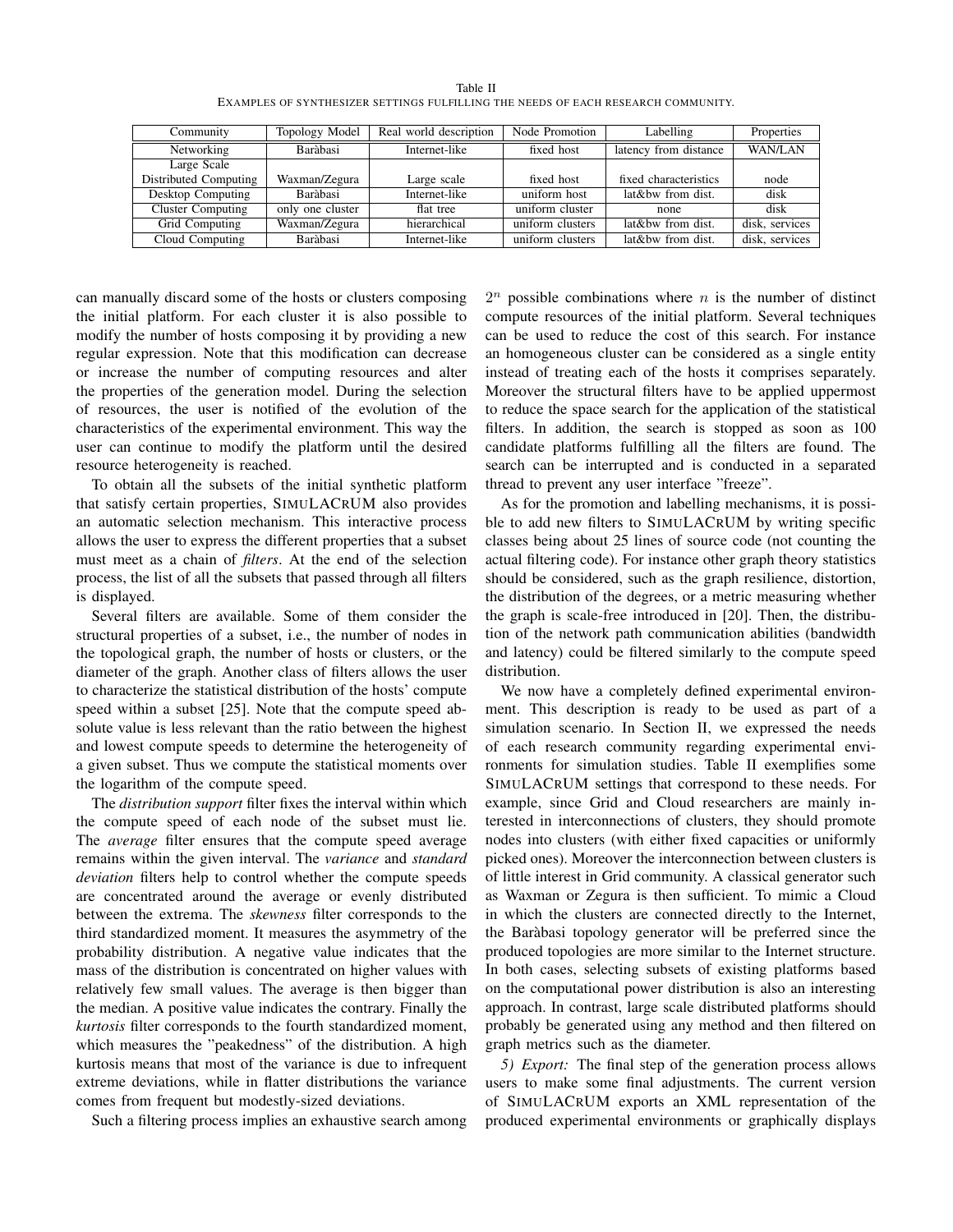the platform using the classical dot tool. Note that this representation can be edited within the SIMULACRUM GUI to allow users to make final adjustments at will. This representation is based on the XML format described in [13]. In this section we briefly detail the tags corresponding to hosts, compute clusters and communication links.

The  $\langle \text{host} \rangle$  tag describes a compute resource which has an id and runs at a certain compute speed (or power). The following example describes an host named HOST1 that computes 1 billion of floating operations per second.

```
1 <host id="H O S T1" power="1E9"/>
```
In this XML format network links represent one-hop network connections. They are characterized by their id, bandwidth and latency. The following example declare a network link named LINK1 having bandwidth of 10 Gb/s and a latency of  $10 \, ms$ .

```
1 <link id="link1" bandwidth="1.25E9"
lateral = "1.0E-4"
```
By default a network link is shared, i.e., if more than one flow go through a link, each gets an equal share of the available bandwidth. Conversely if a link sharing\_policy is set to fatpipe, each flow going through this link will get all the available bandwidth, whatever the number of flows.

The <cluster> tag defines an homogeneous cluster of n processors, each of them being connected to a common backbone by a private link. The backbone is in turn connected to the outer world. The name of the backbone is obtained by appending "\_bb" to the cluster name while the private links are named after the host they serve.

```
<cluster id="cluster1" prefix="NODE-"
   suffix=".CLUSTER.FR"
   3 radical="1-3" power="4.311E9"
   4 bw="1.25E8" lat="1E-4"
   5 bb_bw="1.25E9" bb_lat="1E-4"/>
```
This tag defines an homogeneous cluster of 3 hosts whose names are NODE-X.CLUSTER.FR, with  $X \in \{1,2,3\}$ . Each host runs at 4.311 Gflop/s and is connected to a private link having a bandwidth of 1 Gb/s and a latency of  $10 \text{ ms}$ (given by the bw and lat attributes). Each pair of hosts is connected through their private links and an internal backbone whose bandwidth is 10 Gb/s and latency is  $10 \text{ ms}$  (given by the **bb\_bw** and **bb\_lat** attributes). By default this internal backbone link follows the fatpipe sharing policy.

Once the user is satisfied with the XML description, he/she can save the corresponding file. This file becomes a part of the simulation scenario. It can be directly used as input of a SIMGrid simulator. We plan to develop conversion tools towards other simulation toolkit formats. Such add-ons will increase the interoperability of SIMULACRUM.

### V. EVALUATION

In this section we evaluate the generation capacities of SIMULACRUM according to the following three metrics:

*a) Generation time:* First we measure how much time it takes to generate a synthetic experimental environment depending on the targeted research community (and thus to a certain set of requirements). Timings were obtained on a Intel Core2 X7900 computer at 2.80GHz. The JVM were configured to use up to 2Gb of heap space.

*b) Size of output file:* We also measure the size of the XML files to assess their compactness (and thus usability).

*c) Generation limits:* Here we determine what is the size of the biggest instance of a given type of environment we can generate with SIMULACRUM. This limit (mainly due to the memory availability) varies depending on requirements such as the type of network connections or obviously the number of nodes in the topological graph.

For our evaluation we consider three types of experimental environments: a Desktop Grid, a multi-cluster (or grid) and a Cloud. The SIMULACRUM settings for each of these environments were given in Table II. More precisely, the Desktop Grids were generated by interconnecting the given amount of hosts with the Barabasi algorithm. For multi-clusters and ` clouds, the nodes are promoted to clusters. The Waxman algorithm (with  $\alpha = \beta = \frac{1}{2}$ ) were used to interconnect the multi-cluster platforms while Barabasi were used for clouds. ` The settings used for desktop grids and clouds lead to better performance because of the relatively large amount of links generated by the Waxman algorithm with these parameters.

Table III GENERATION TIME AND OUTPUT SIZE PRODUCED BY SIMULACRUM FOR DIFFERING SIZES OF DESKTOP GRIDS, MULTI-CLUSTERS, AND CLOUDS.

| $#$ nodes | Desktop Grids |          | Multi-clusters  |       | Clouds |                 |
|-----------|---------------|----------|-----------------|-------|--------|-----------------|
| 100       | 0.6s          | 26kh     | 2s              | 500kb | 0.8s   | 45kb            |
| 500       | 2s            | 140kh    | 24s             | 12Mh  | 4s     | 230kb           |
| 1000      | 5s            | $280$ kb | 215s            | 46Mh  | 7.7s   | $460$ kb        |
| 2000      | 20s           | 560kb    | (out of memory) |       | 26s    | 930kb           |
| 3000      | 50s           | 830kb    | (out of memory) |       |        | (out of memory) |

We have also investigated whether it is possible to extract subsets of the Grid'500 platform as described in [21]. To this end, we searched for subsets of the platforms that contained exactly 8 clusters and so that the heterogeneity, defined as the maximum ratio of the CPU powers in two distinct clusters, is no larger than 1.1. It took SIMULACRUM 20 seconds to identify 11 such subsets out of the 4194201 possible configurations. For comparison purposes, in [21], the authors found 10 such subsets (based on the Grid'5000 platform configuration in 2007).

### VI. CONCLUSION AND FUTURE WORK

In the field of parallel and distributed computing, simulation is a common way to performs experiments to validate a protocol or compare several algorithms under various conditions. In this context the variety, the representativity and the realism of the simulation scenarios are important characteristics to take into account. This is particularly true for the model of the experimental environment onto which the behavior of the simulated application is tested. q Choosing the right